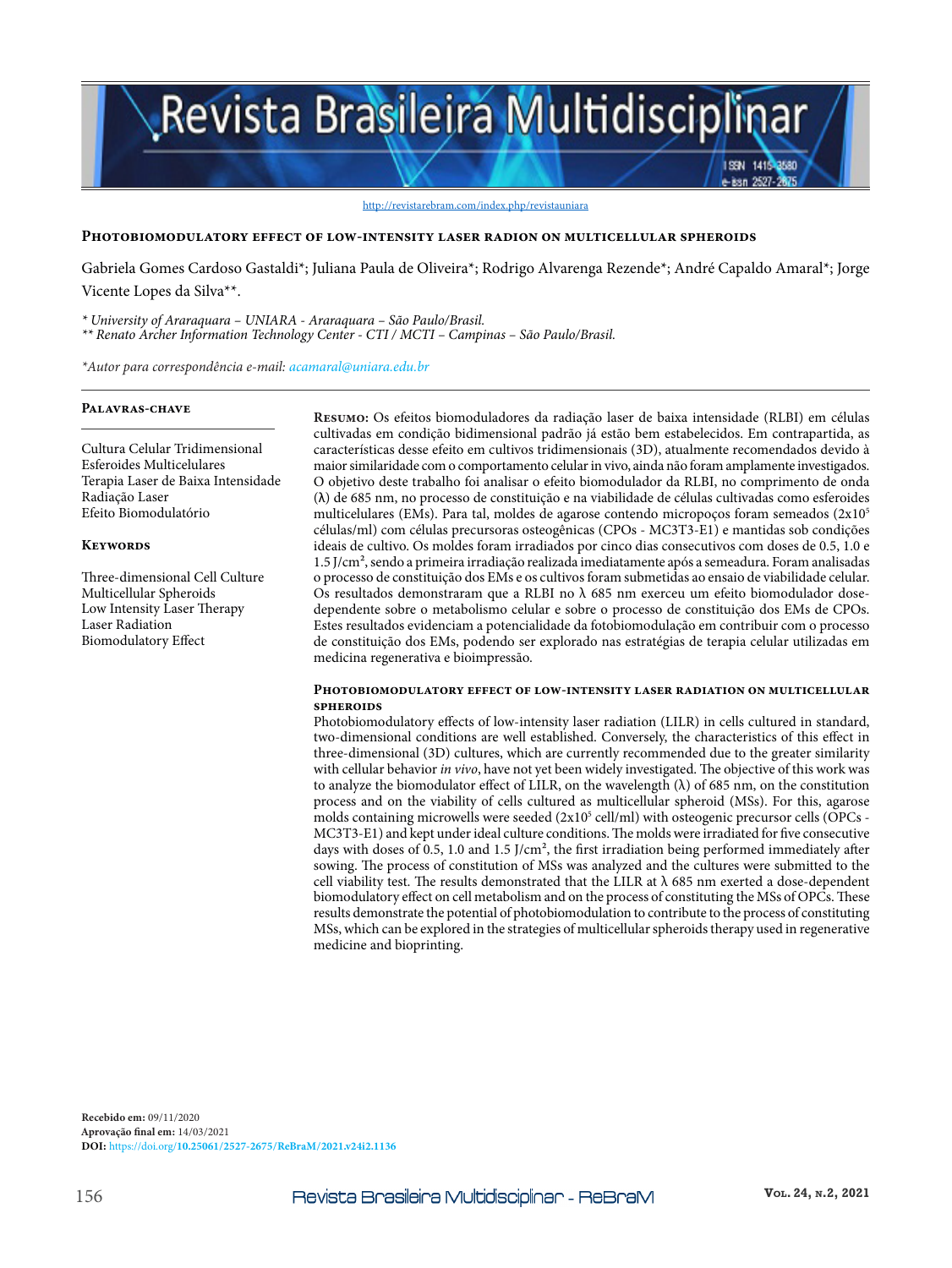## **Introduction**

Cell culture experiments represent a valuable resource for scientific research. They encompass a set of techniques that involve the isolation and cultivation of cells in an artificial (*in vitro*) and highly controlled environment (*in vitro*), enabling the analysis of biochemical, biophysical and molecular mechanisms in the most diverse experimental conditions. The results obtained from *in vitro* experiments have become indispensable for scientific and technological advancement in the areas of pharmacology, biotechnology, biomedicine, regenerative medicine and tissue engineering (FRESHNEY, 2006; MOLINARO *et al.*, 2010).

In a standard *in vitro* experiment, cells are grown by being adhered to the surfaces of bottles or plate wells, specially treated to facilitate the interaction of the cell with the substrate. In this model, the cells adhere to these surfaces, acquire a spread out two-dimensional (2D) conformation and, during the expansion phase of the cultivation, they start to proliferate and occupy the available area constituting a monolayer. The morphological and physiological characteristics resulting from 2D cultivation directly influence the organization of the cytoskeleton, the shape of its nucleus and access to nutrients, with significant repercussions on the profile of gene expression and the capacity for cell proliferation and differentiation (SIMIAN; BISSELL, 2016; LASCHKE; MENGER, 2017).

Although 2D culture has been a valuable method, its limitations are being increasingly recognized cells in tissues and organs in vivo (FENNEMA *et al.*, 2013; EDMONDSON *et al.*, 2014). The development of methods and techniques for conducting *in vitro* experiments with three-dimensional cell cultures (3D culture) began in the 1970s, with the aim of obtaining a physiologically more relevant model that would mimic, more faithfully, the microenvironment experienced when cultivated in three-dimensional models, as cells establish cell-to-cell and cell-matrix relationships more compatible with the microenvironment found in biological tissues (ACHILLI *et al.*, 2012; WANG *et al.*, 2014).

Among the most used 3D cultivation models, multicellular clusters, also called multicellular spheres (MS), stand out. In this model, the cells are directed, by depriving contact with a substrate, to the agglomeration and constitution of cell-to-cell interactions, resulting in the formation of a spherical conformation of cells. Currently, MSs have been widely used in trials as models for studies of diseases such as cancer (LABARBERA *et al.*, 2012; THOMA *et al.*, 2014; NATH; DEVI, 2016), for drug development and testing (KIJANSKA; KELM, 2004; MENG, 2010) and for 3D bioprinting (3D-BP), considering the concept of building-blocks in tissue engineering (MOLDOVAN *et al.*, 2017; ONG *et al.*, 2017). The proposal to use MSs in tissue engineering created the possibility of its use as a cell release system for cell therapy, with potential clinical application in regenerative medicine (MATSUSAKI *et al.*, 2014).

Regenerative medicine (RM) consists of applied interdisciplinary science aimed at developing products, methods and techniques in order to improve the efficiency of the intrinsic repair process in the structural and functional restoration of tissues and organs. Its approach is based on the use of biological supports, biomolecules and/or therapy with autologous cells, as isolated or combined strategies, in order to reduce the time and/or improve the quality of the newly formed tissue to restore, as much as possible, its structure and function (SAMPOGNA; GURAYA; FORGIONE, 2015; DOLAN *et al.*, 2018).

The proposal for cell therapy in RM and 3D-BP, preferably using mesenchymal stem cells, is justified by the possibility of differentiation in specific tissue cells and by the potential for biochemical modulation of the repair microenvironment. In theory, such influences potentiate the cellular phenomena of the self-repair process (ZHANG *et al.*, 2017; SHOJAEI *et al.*, 2019). Studies show that, although promising, the technique has limitations that can compromise its therapeutic efficacy, including the guarantee of preservation of cell viability after implantation at a rate compatible with the determination of the desired effects (CANADAS *et al.*, 2018; CSETE, 2019). In order to maximize the potential attributed to cell therapy in RM, several studies are being conducted seeking to assess the influence of biomodulatory resources even during the pre-implantation cell cultivation phase (IMURA *et al.*, 2019; O'SULLIVAN *et al.*, 2019;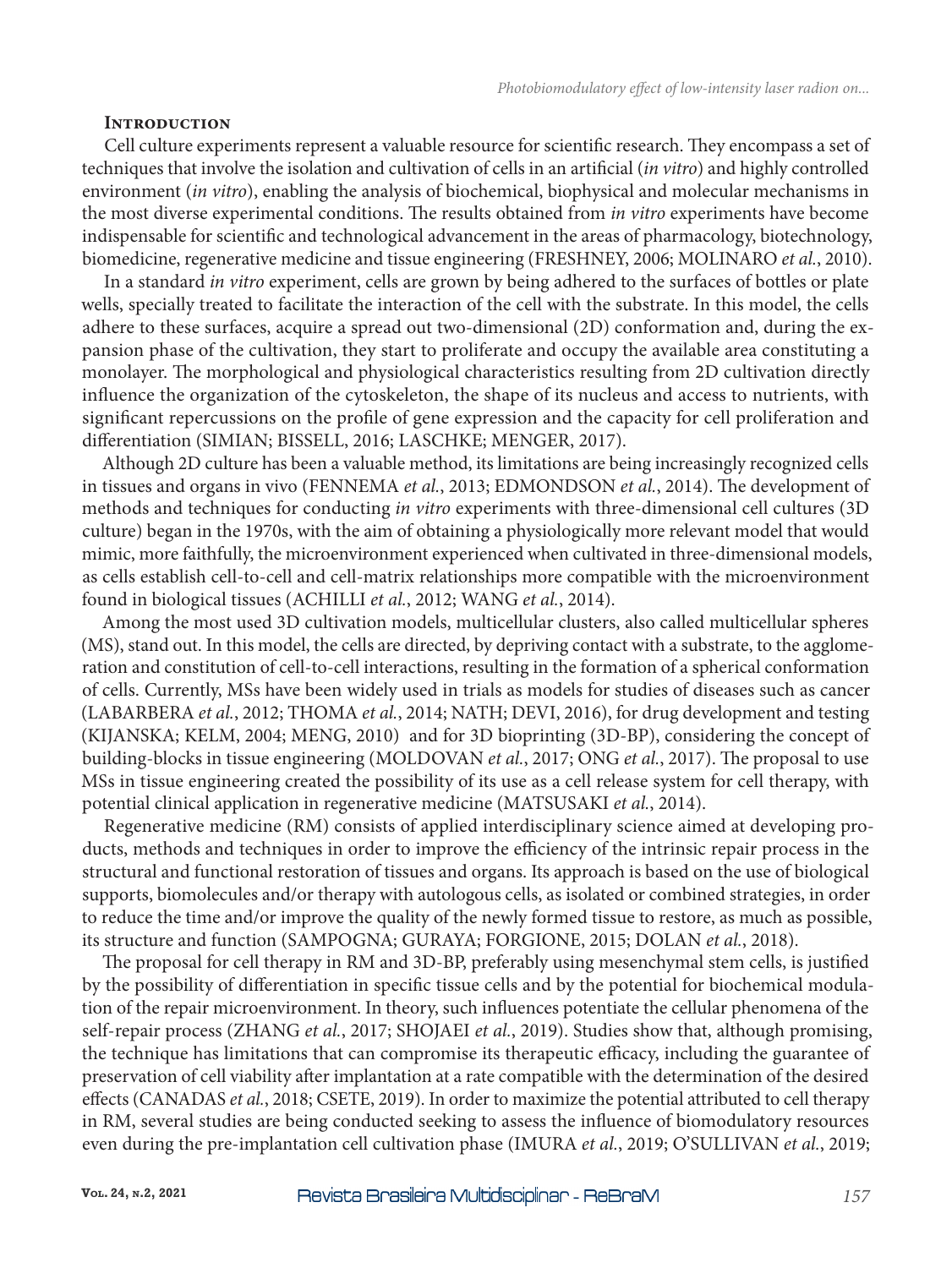#### *Gastaldi et al.*

# SHOJAEI *et al.*, 2019).

Low-intensity LASER radiation (LILR) is a therapeutic resource known to be capable of exerting a modulatory effect (photobiomodulation) on eukaryotic cells and, consequently, stimulating its function in repairing various types of biological tissues. It is an athermic and photobiochemic stimulus, resulting from the interaction of electromagnetic radiation, in specific wavelengths  $(\lambda)$ , with metalloproteic constituents of intracellular biochemical cascades with photoreceptor properties (ZHU *et al.*, 2017; PASSARELLA; KARU, 2008; OLIVEIRA *et al.*, 2016). This process can result, under ideal conditions, in physiological benefits such as stimulating cell viability, proliferation and differentiation (TSAI; HAMBLIN, 2017).

The establishment and characterization of the LILR biostimulatory influence on the cellular viability of MS, mimicking the stage of pre-implantation in vitro culture, is necessary to determine the real potential of using this resource in order to enhance the results desired with the cell therapy in RM. On the other hand, research for this purpose had not yet been carried out.

## **OBJECTIVE**

The purpose of this study was to analyze the influence of LILR of 685 nm, on the constitution process and viability of osteogenic precursor cells (OPCs) in 3D cultures such as MSs.

# **Methodology**

# **Cell cultivation**

OPCs from MC3T3-E1 mice were used in the experimental procedure. The cells were grown in bottles with Dulbecco's modified Eagle's culture medium (DMEM - Vitrocell), supplemented with 10% fetal bovine serum (FBS - Nutricell), Penicillin (100 U/ml - Vitrocell) and Streptomycin (100μg / ml - Vitrocell), and kept in a cell culture oven (Panasonic - Co<sup>2</sup> incubator MOC -19 AIC-UV) at 37° C, in a humidified atmosphere containing 5% CO2 and 95% atmospheric air.

## **Multicellular spheroid constitution**

For the constitution of MSs, a protocol adapted from Napolitano and collaborators (2007) was used, based on the principle of cultivation in microwells with a non-adherent surface. For this, agarose molds were made from a preheated (60ºC) solution of agarose (20 mg/ml in phosphate buffer - PBS) aliquoted (2000 µl) inside a countermold for further solidification. The countermold used (positive), produced by additive manufacturing and supplied by the Renato Archer Technology and Information Center, generates molds consisting of 164 microwells with an individual diameter of 500  $\mu$ m.

For cellularization, the molds, previously sterilized by immersion in 70% alcohol followed by ultraviolet irradiation (30 minutes), were initially placed in cultivation plate wells (12 wells/KASVI). The cultured cells were trypsinized, resuspended in a DMEM medium (10<sup>6</sup> cells/ml), quantified and subsequently transferred to each mold (2x10<sup>5</sup> cells/mold). Finally, the wells received an additional volume of 800 µl of DMEM medium and the plates returned to ideal culture conditions. Three molds were used  $(n = 3)$  in the four experimental groups. The monitoring of the culture during the stage of constitution of the MSs was carried out through an inverted microscope (Nikon Eclipse TS100) using open field microscopy with phase contrast, and the analysis of the images was performed by a blind examiner.

## **Irradiation procedure**

the parameters used for LASER irradiation are shown in table 1. The equipment used was Thera Laser® (DMC, São Carlos-SP, Brazil), previously subjected to measurement and calibration in order to guarantee the planned dosimetric parameters.

In order to enable the irradiation process, a support device consisting of a base and a vertical rod was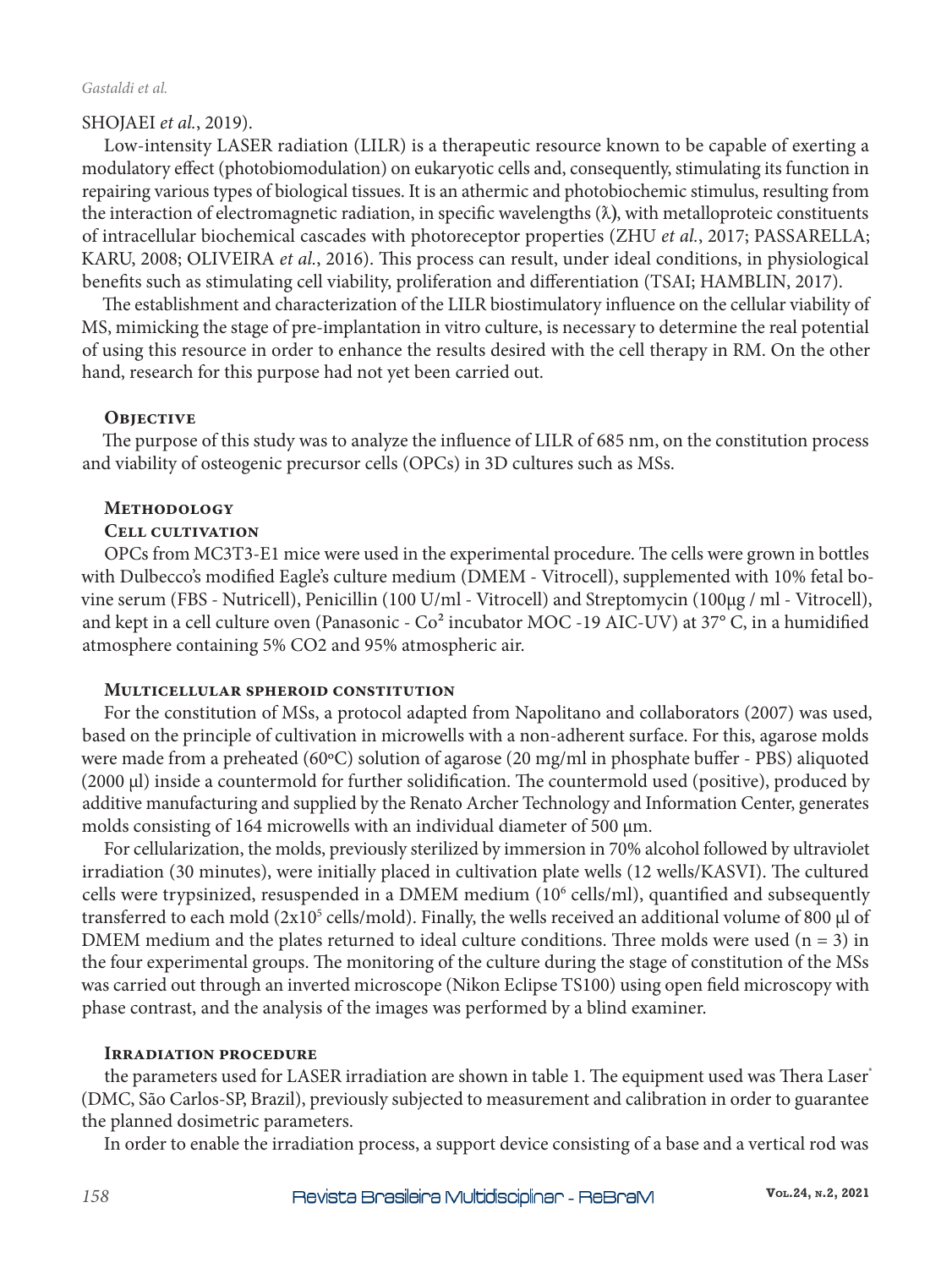developed. The base surface, which is black, in order to reduce the reflection of radiation that passes through the mold, contains a guide with markings intended to guide the positioning of the plate to guarantee the incidence of the radiation beam on the area of each mold. The rod is designed to hold the probe and provides ideal positioning and stability during irradiation.

The irradiations were carried out inside the laminar flow hood in a sterile environment. During the irradiation procedures, the plate covers were removed and the flow light was turned off. The irradiation protocol consisted of 5 applications, the first of which was performed immediately after sowing the molds and with an interval of 24 hours between each irradiation. Four experimental groups were established, being 1 group (CG) and 3 groups of LASER irradiation, with the respective doses of 0.5 J/cm<sup>2</sup> (G-0.5), 1.0 J/cm² (G-1.0) and 1.5 J / cm² (G-1.5). The CG molds were subjected to the same manipulation procedures as the irradiated groups, but with the equipment turned off.

| <b>Active medium</b>    | Gallium Aluminum Arsenide (GaAlAs)                                                      |
|-------------------------|-----------------------------------------------------------------------------------------|
| Wavelength              | 685 nm                                                                                  |
| Output power            | $35 \text{ mW}$                                                                         |
| <b>Emission mode</b>    | Continuous                                                                              |
| Irradiation area        | 3.85 $cm2$                                                                              |
| <b>Power density</b>    | $9 \text{ mW/cm}^2$                                                                     |
| <b>Energy density</b>   | 0.5 $\frac{7}{\text{cm}^2}$ / 1.0 $\frac{7}{\text{cm}^2}$ / 1.5 $\frac{7}{\text{cm}^2}$ |
| <b>Exposure time</b>    | 55 s / 110 s / 165 s                                                                    |
| <b>Energy deposited</b> | $1.9$ J / 3.8 J / 5.7 J                                                                 |

# **Table 1 -** Parameters used in the MSs irradiation procedures.

**Source:** Prepared by the authors.

## **Cell viability test**

Cell viability was performed by fluorescence assay using the resazurin-rezofurin method, according to the protocol described by Pagé and collaborators (1993). The test was carried out on the fifth day after the formation of the MS without removing them from the molds. For this, the culture medium of the molds was replaced by a standard medium supplemented with resazurin (100 µg/ml) and the plates were again conditioned in an oven for a period of four hours. After this period, a 100µl aliquot was removed from the culture medium, transferred to wells in a 96-well plate and subsequently subjected to fluorescence analysis in a plate reader (Biotek®), with excitation and detection in the lengths of 530 and 590 nm, respectively. The results of cell viability were expressed as a percentage in relation to the values obtained in the CG.

# **Statistical analysis**

The data referring to the viability values were tabulated and submitted to statistical analysis using the GraphPad Prisma 7.01 software. The ANOVA One-Way parametric test was used, followed by the Tukey post-test. The results obtained were expressed as Mean ± Standard Deviation (SD) and the level of significance adopted was 5% ( $p < 0.05$ ).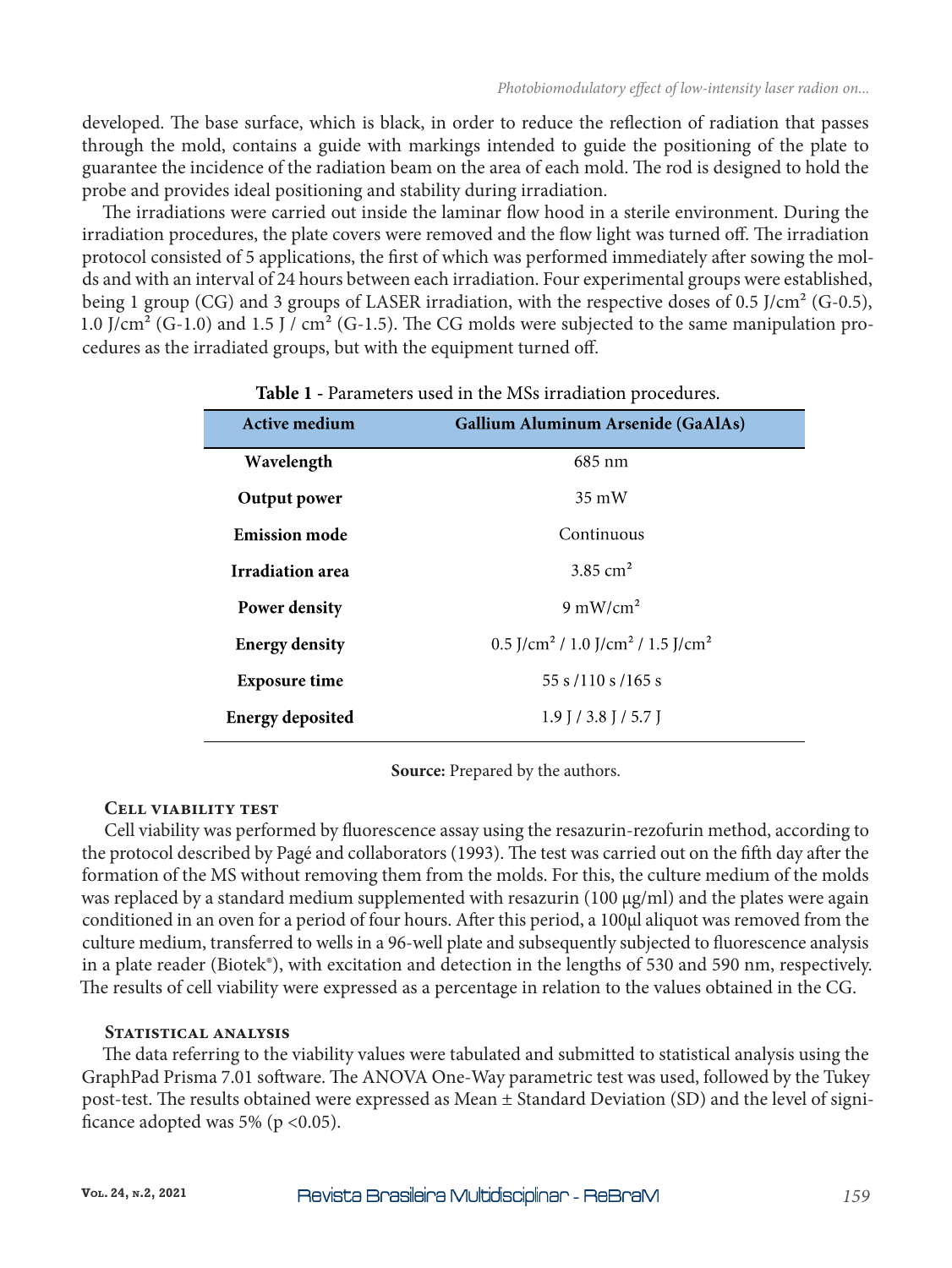# **Results Constitution of mss**

The constitution of the MSs was observed through the microphotographs obtained during the process. On the day the molds were cellularized (day 0), the were, immediately after sowing, dispersed in the microwell. After 24 hours, the occurrence of the cell agglomeration phase was identified. After 48 hours, the start of the MSs compaction process was identified, which progressed until the 4th day of cultivation (Figure 1), ending the constitution process.



Figure 1 - Time sequence of the process of constituting the MSs in the Control group.

Source: Prepared by the authors.

Figure 2 illustrates, in greater detail, the organization of the MSs of the CG on day 4, presenting spherical conformation and organized in three different regions. A superficial region characterized by a thin and dense layer, an intermediate region in the form of a ring with less density and a central region can be observed, determining a dense spherical nucleus.

The comparative analysis of the morphology of the MSs between the experimental groups allows us to observe a difference in the pattern corresponding to the CG previously described (Figure 3). The G-1.0 MSs presented a similar morphology to the CG, with the 3 regions appearing very evidently and with a diameter of approximately 200 µm. The MSs of the G-0.5 group had a spherical conformation, but only showed the middle and central regions. In addition, its average diameter was smaller, at approximately 150 µm. In the G-1.5 group, the MSs did not present the standard morphology. In addition to the spherical conformation not being identified, they did not show the organization in regions as seen in the previous groups. These results suggest a possible interference of radiation in the process of constituting MSs in these groups.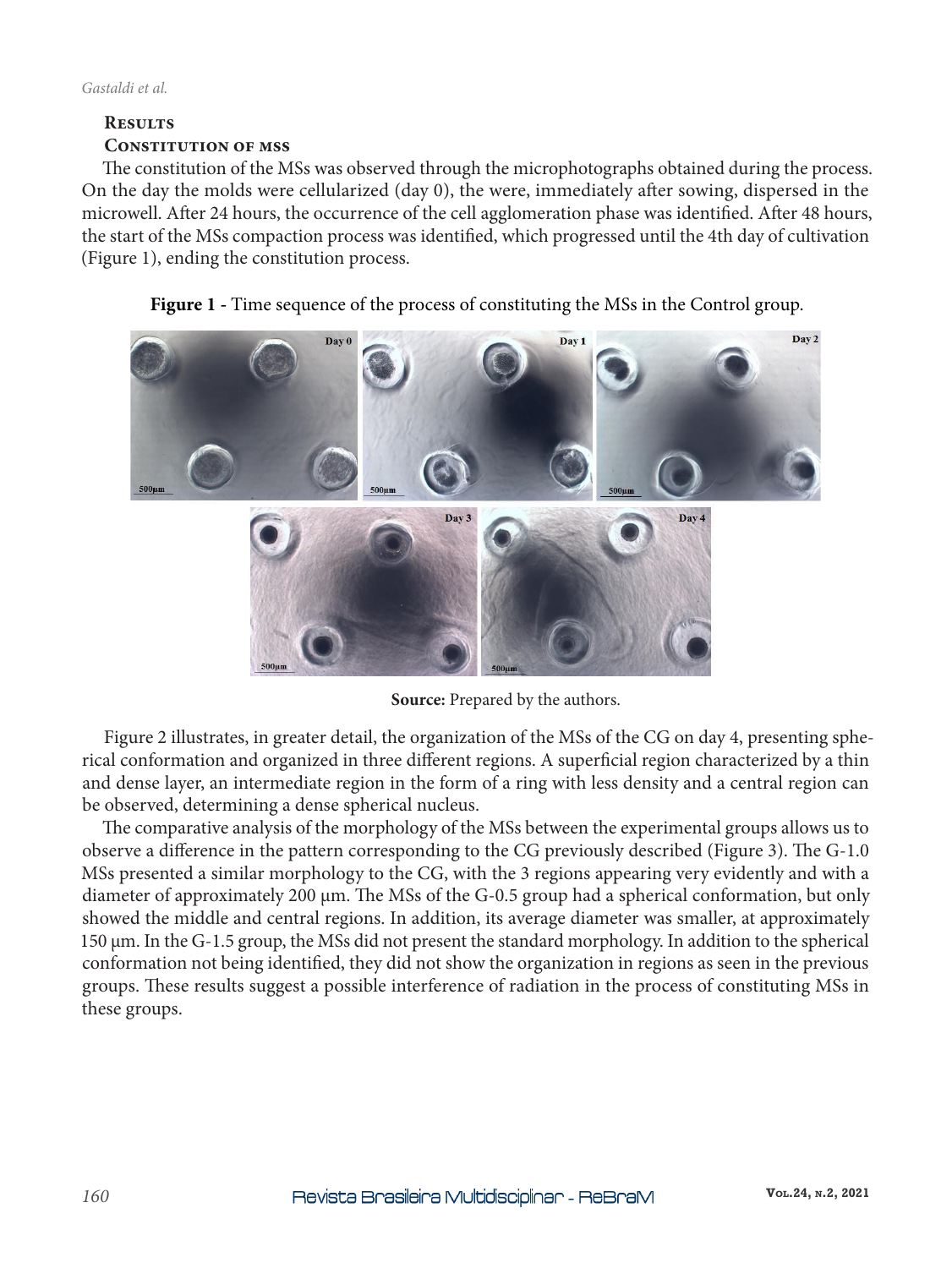**Figure 2 -** Microphotography of the multicellular organization of a spheroid corresponding to the CG. A superficial region (A) is observed in the most peripheral portion of the MS, an intermediate region in the shape of a ring (B) and a central region (C) constituting the nucleus of the MS.



**Source:** Prepared by the authors.

**Figure 3 -** Micrographs referring to the morphology of the MSs of the experimental groups on the fourth day of cultivation. In the groups CG and G-1.0, the same morphology is observed with 3 very evident regions and similar diameters. The G-0.5 group appears to have only 2 regions and with smaller diameters. And the G-1.5 did not exhibit the same organization as the MSs of previous groups.



**Source:** Prepared by the authors.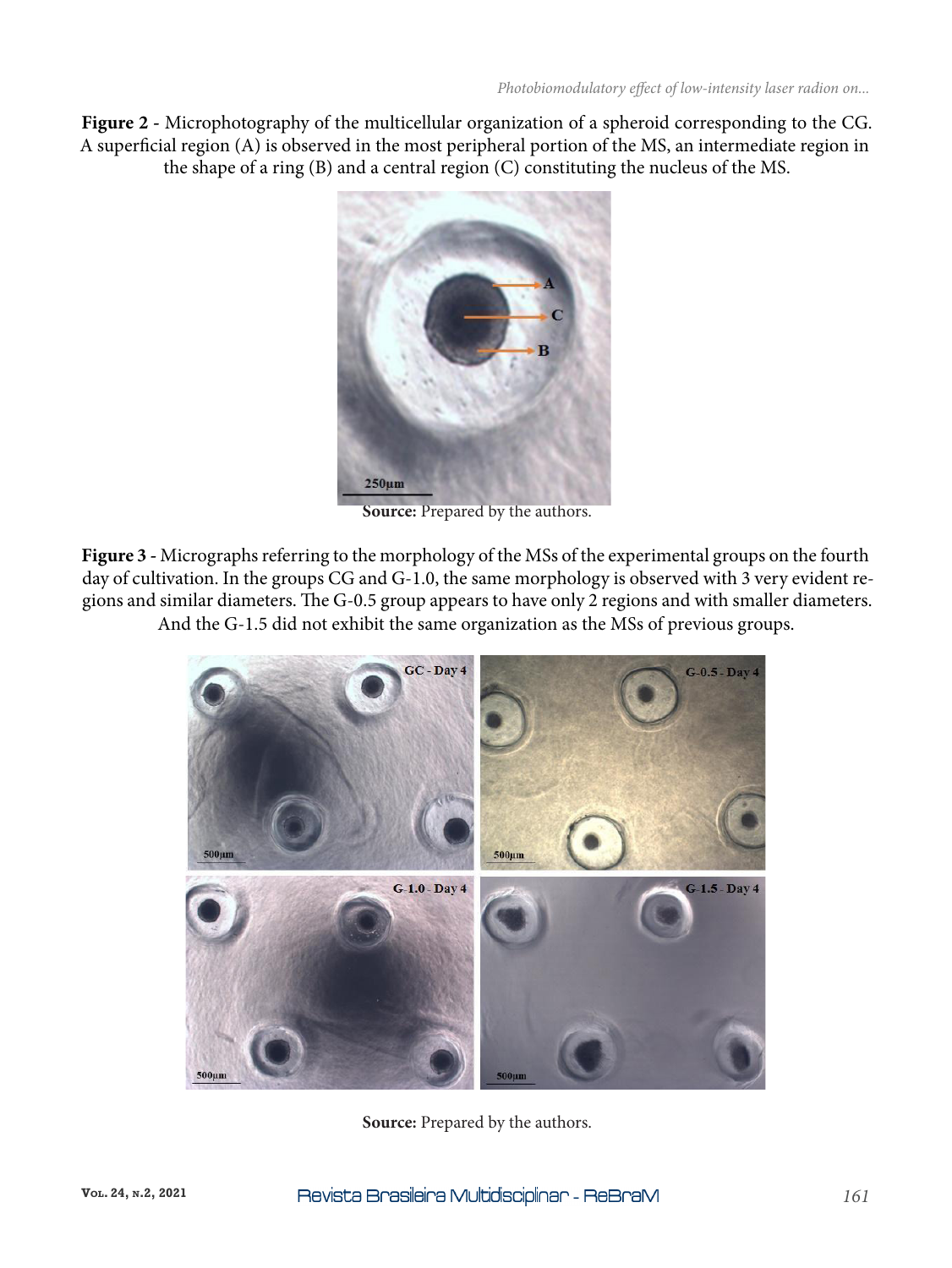# **Cell viability**

The results obtained in the feasibility test demonstrated that there was a statistically significant difference between the G-1.0 and the other experimental groups. The increase in cell viability in relation to the CG, G-0.5 and G-1.5 groups was 79, 73 and 84%, respectively (Figure 4). The statistical analysis shows that there is no difference between the other experimental groups.







## **Discussion**

*In vitro* research based on 2D culture has given rise to relevant conceptual advances in cell biology, such as an understanding of the function of cells and tissues and the development of disease models for therapeutic screening. On the other hand, its limitations are being increasingly recognized and 3D cultivation has shown to mimic the *in vivo* microenvironment in a more realistic way, providing the acquisition of a cellular morphology and metabolic conditions (generation of gradient for nutrients, gases, factors of growth and other signaling molecules) typical of biological tissues, under physiological and pathological conditions (XU *et al.*, 2011; ACHILLI; MEYER; MORGAN, 2012; HUANG; GAO, 2018; TOMASI *et al.*, 2020).

MSs have a complex morphological structure, characterized primarily by cell-cell interactions, in their initial constitution phase, complemented, later, by the additional constitution of cell-matrix interactions. This morphology was first described by Sutherland and collaborators (1971), subsequently, researchers such as Zanoni and collaborators (2016) and Vadivelu and collaborators (2017) more accurately demonstrated the organizational characteristics of MSs. The process of formation of MSs, according to these authors, consists of the following phases: initial phase of cell grouping; phase of self-organization or cellular consolidation; cell growth phase; and, finally, the stationary phase.

Regardless of the method used for constituting MSs, these researchers described a standard morphology, depending on the cell type used, characterized by the formation of a spherical structure organized in 3 regions: the peripheral or proliferative region, formed by metabolically active cells and with high potential for proliferation; intermediate or quiescent region formed by cells with more compacted membranes and reduced metabolic activity; and the central or necrotic region made up of dead cells (SATO *et al.*, 2016; SCHMIDT *et al.*, 2016). The average diameter size of MSs identified in the scientific research is between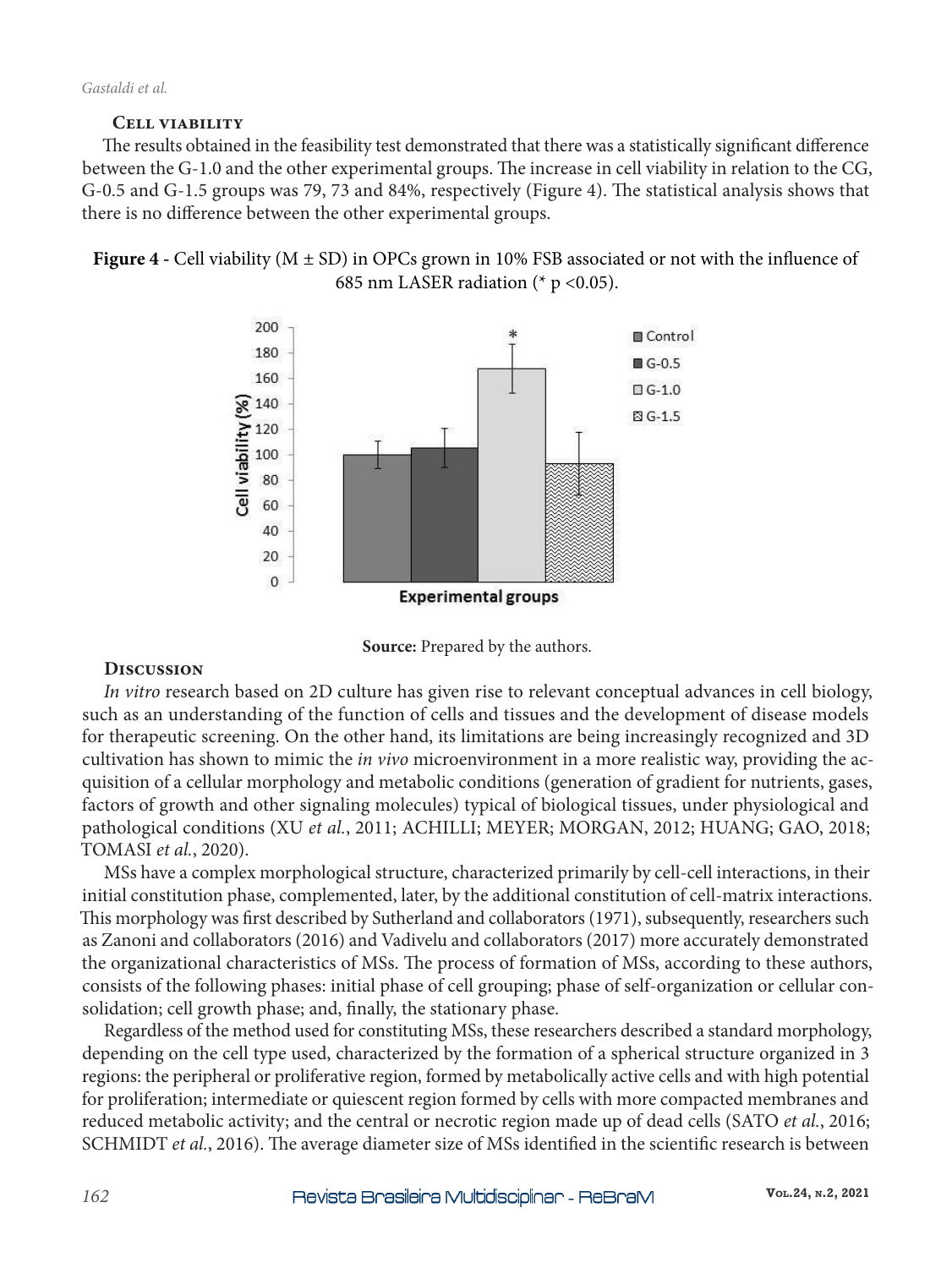200 and 500 µm and is directly related to the sowing density and the characteristics of the constitution model. It is noteworthy that, the larger the size, the greater the difficulty of diffusing nutrients and oxygen to the center of MSs and the greater the degree of necrosis in its central region (MARQUES *et al.*, 2016).

The results obtained, referring to the aspects of the constitution of MS grown on non-adherent surface in the CG, allowed to identify the temporal evolution of the constitution process, considering the protocol established in this research. On the day the molds were cellularized (day 0), the OPCs were, after sowing, dispersed in the microwells. After 24 hours, the cells already exhibited the typical pattern of the cell agglomeration phase. After 48 hours, the start of the MS compaction process was identified, which progressed until the 4th day of cultivation, ending the constitution process. This dynamic was also observed in groups G-0.5 and G-1.0. On the other hand, group G-1.5 showed evolution only up to the cell agglomeration process, suggesting some degree of inhibitory influence of this radiation dose in the compacting phase of the MSs.

Regarding the morphological pattern, in the groups CG and G-1.0, MSs with dimensions of approximately 200 µm and presenting the 3 regions are quite evident. The G-0.5 group presented MSs with a spherical conformation, but exhibited a significant difference in their morphology, with average diameters of approximately 150 µm and with the identification of only the intermediate and central regions. It is believed that, due to the biomodulatory influence of this dose of LILR, these spheroids had a smaller number of cells, due to a lower proliferation rate during the constitution process, and/or a greater degree of agglomeration and compacting may have occurred in the final stages of the process. Changes due to the smaller diameter on the diffusion profile of nutrients and oxygen may be the cause of the absence, or not identification, of the peripheral region. The G-1.5 group presented, at the end of the predicted period of constitution, a cell agglomeration with characteristics incompatible with those of a standard MS, suggesting a bioinhibitory influence of this radiation dose on the biochemical regulatory mechanisms of the spheroid constitution process. Bioinhibitory influence of LILR is widely described in the scientific literature, being associated, primarily, with the highest doses of irradiation. This conception integrates the Arndt-Schulz theory also applicable to photobiomodulatory mechanisms, which determines biostimulatory effects provided by doses within an ideal range and bioinhibitory in proportionally higher doses (MARQUES *et al.*, 2016).

The results regarding cell viability demonstrated that the G-0.5 group presented a similar pattern to that shown by the CG. Since they have MSs with a smaller diameter, and considering the hypothesis of a smaller cell quantity, it is suggested that the LILR has exerted a photobiostimulation action, resulting in an increase in the rate of cellular metabolism. On the other hand, considering a smaller diameter due to a higher degree of cellular compaction, the cellular metabolic rate would not have been influenced by this radiation dose, but would have influenced some cellular function related to the cell-to-cell interaction process, determining a greater degree of compaction of MSs. The G-1.0 group showed a significant increase in cell viability, demonstrating a biostimulating influence of LILR at this dose. Since the MSs had the same diameter as the CG, suggesting the same number of cells, it is believed that the 79% increase in cell viability results from the increase in the metabolic rate of OPCs. The G-1.5 group also showed no significant difference in cell viability when compared to the CG. Even though the group has a supposed bioinhibitory influence on the formation of MSs, radiation does not seem to have influenced cell viability at this dose. A general analysis, based on the results of the present research, allows us to consider that the LILR, at wavelength of 685 nm, exerted a dose-dependent biomodulator effect on the metabolic rate and the cellular mechanisms involved in the process of constituting MSs.

The mechanism that underlies the biomodulatory influence of LILR on cell metabolism, widely described in the scientific literature, is of a photochemical nature, initiated by the absorption of photons, in specific wavelength, by the photoreceptors present in cells (chromophores). The participation of these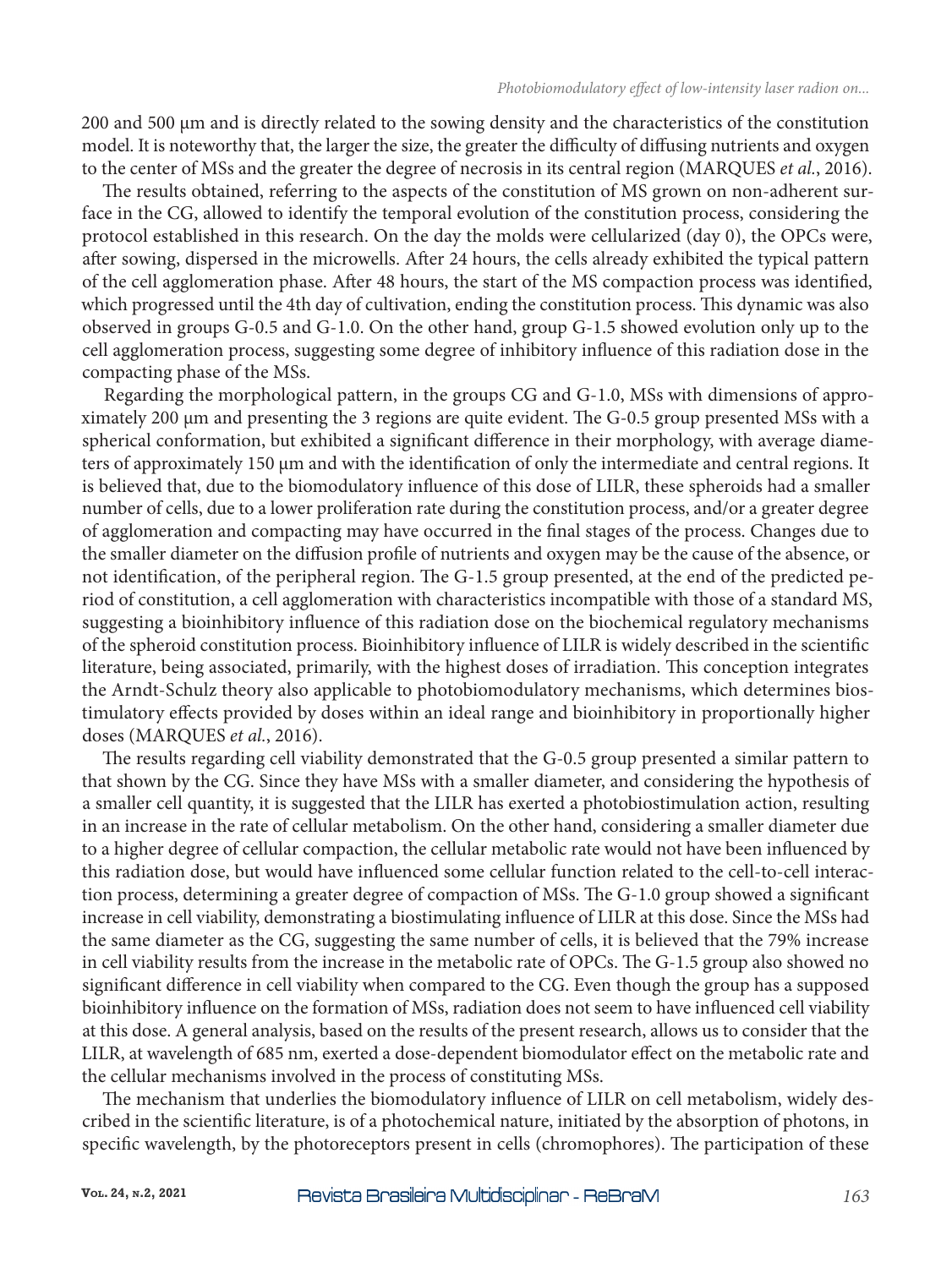#### *Gastaldi et al.*

chromophores in biochemical cascades allows their metastable state of electronic excitation induced by radiation to alter the kinetics of intracellular biochemical reactions, concomitantly influencing signaling mechanisms and cellular metabolism (KARU, 2008; FREITAS; HAMBLIN, 2016).

Wavelength, power density and energy density are parameters that must be considered when the goal is biomodulation. 2D *in vitro* studies have been effectively contributing to the characterization of the influence of these parameters and guiding preclinical and clinical research based on the photobiomodulation process. On the other hand, the results of the present research show that the type of cultivation also needs to be considered to understand the photobiomodulatory mechanisms, especially in the strategies of translational research. Asai and collaborators (2014) demonstrated that the 1.5 J/cm<sup>2</sup> dose stimulated cell proliferation in OPCs irradiated for 5 days in 2D culture. The results presented in our research demonstrated that the respective dose, in a similar irradiation protocol (5 days), did not influence the viability of the OPCs and exerted a bioinhibitory influence on the process of constituting the MSs. Further research needs to be conducted to expand understanding of the extent of this inhibitory action and its consequence for preimplantation stimulation strategies for use in RM or 3D-BP.

The results presented in this research reinforce the thesis that the real influence of photobiomodulation is dependent on the metabolic profile and cell expression, which in turn are directly influenced by the morphology and type of interaction that this cell establishes in its cell niche. Therefore, the need to expand 3D cultivation strategies in preclinical research involving photobiomodulation becomes evident, considering the greater mimicry between this type of culture and the cellular environment *in vivo*.

# **Conclusion**

The results demonstrated that the LILR, at wavelength of 685 nm, exerted a dose-dependent biomodulator effect on cell metabolism and on the process of constituting the MSs of OPCs. The results indicate, in a preliminary way, that the dose of 1.0 J/cm<sup>2</sup> exerted a biostimulating influence on the viability of OPCs cultivated as MSs, and can be used, in the pre-implantation phase of cultivation, to benefit the cell therapy strategies used by RM. In contrast, the evidence of a bioinhibitory influence, as demonstrated by the dose of 1.5 J/cm², highlights the need for further research to broaden the understanding of the characteristics of this biomodulatory influence and identification of the molecular mechanisms related to such influence.

# **References**

ACHILLI, TM; MEYER, J; MORGAN, JR. Advances in the formation, use and understanding of multi- -cellular spheroids. **Expert Opinion on Biological Therapy**, v. 12, p. 1347-1360, 2012.

ASAI, T; SUZUKI, H; KITAYAMA, M; MATSUMOTO, K; KIMOTO, A; SHIGEOKA, M; KOMORI, T. The Long-term Effects of Red Light-emitting Diode Irradiation on the Proliferation and Differentiation of Osteoblast-like MC3T3-E1 Cells. **Kobe J. Med. Sci.**, v.60, n.1, p.E12-E18, 2014.

CANADAS, RF; PIRRACO, RP; OLIVEIRA, JM; REIS, RL; MARQUES, AP. Stem Cells for Osteochondral Regeneration. **Adv Exp Med Biol**., v.1059, p.219-240, 2018.

CSETE, M. Regenerative Medicine. Transfusion Medicine and Hemostasis. 3.ed. **Clinical and Laboratory Aspects**, cp.86, p. 527-531, 2019.

DOLAN, CP; DAWSON, LA; MUNEOKA, K. Digit Tip Regeneration: Merging Regeneration Biology with Regenerative Medicine. **Stem Cells Translational Medicine,** v.7, p.1-9, 2018.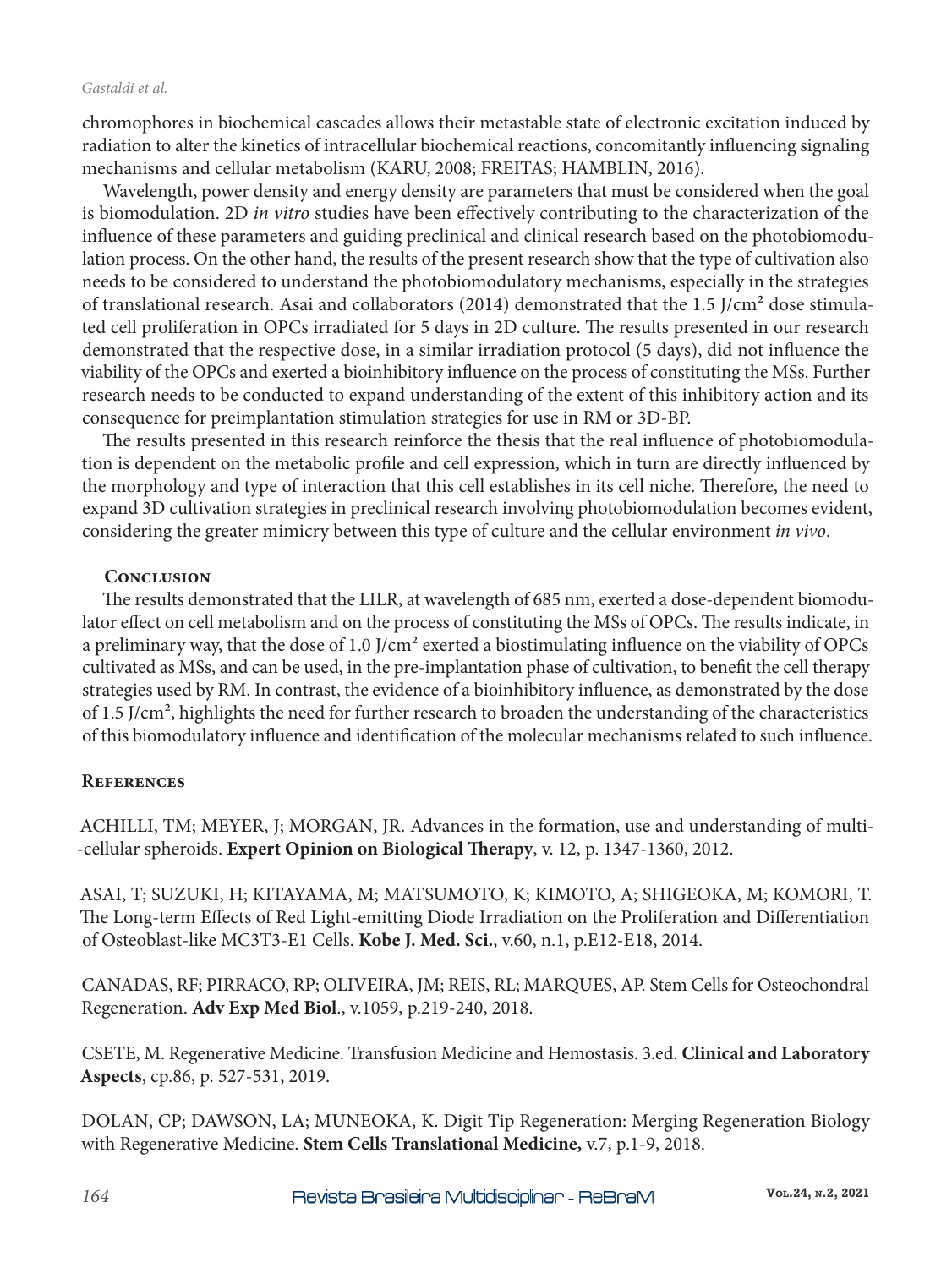EDMONDSON, R; BROGLIE, JJ.; ADCOCK, AF.; YANG, L. Three-Dimensional Cell Culture Systems and Their Applications in Drug Discovery and Cell-Based Biosensors. **Assay and Drug Development Technologies**, n.12, v.4, p.207-218, 2014.

FENNEMA, E; RIVRON, N; ROUWKEMA, J; VAN BLITTERSWIJK, C; DE BOER, J. Spheroid culture as a tool for creating 3D complex tissues. **Trends Biotechnol,** n.31, p. 108–115, 2013.

FREITAS, LF; HAMBLIN, MR. Proposed mechanisms of photobiomodulation or low-level light therapy. **IEEE J. Sel. Topics Quantum Electron**, v. 22, 2016.

FRESHNEY, RI. Basic Principles of Cell Culture. **Gordana Vunjak-Novakovic**, p. 3-22, 2006.

HUANG, BW; GAO, JQ. Application of multicellular spheroid tumor models cultured in 3D in the research of drug delivery systems targeting tumors. **J Control Release,** n.270, p.246–259, 2018.

IMURA, T; OTSUKA, T; KAWAHARA, Y; YUGE, L. "Microgravity" as a unique and useful stem cell culture environment for cell-based therapy. **Regenerative Therapy**, v.12, p. 2-5, 2019.

KARU, TI. Mitochondrial signaling in mammalian cells activated by red and near-IR radiation.**Photochem Photobiol**., v. 84, n.5, p.1091-1099, 2008.

KIJANSKA, M; KELM, J. In vitro 3D spheroids and microtissues: ATP-based cell viability and toxicity assays. In: Sittampalam, G.S., Coussens, N.P., Nelson, H., Arkin, M., Auld, D., Austin, C. (Eds.), **Assay Guidance Manual. Eli Lilly & Company and the National Center for Advancing Translational Sciences, Bethesda (MD),** 2004.

LABARBERA, DV.; REID, BG.; YOO, BH. The multicellular tumor spheroid model for high-throughput cancer drug discovery. **Expert Opin. Drug Discovery**, v.7, p. 819–830, 2012.

LASCHKE, MW.; MENGER, MD. Life is 3D: Boosting Spheroid Function for Tissue Engineering. **Trends Biotechnol.,** n.35, p.133–144, 2017.

MARQUES, MM; DINIZ, IM; DE CARA, SP; PEDRONI, AC; ABE, GL; D'ALMEIDA-COUTO, RS; LIMA, PL; TEDESCO, TK, MOREIRA, MS. Photobiomodulation of Dental Derived Mesenchymal Stem Cells: A Systematic Review. **Photomed Laser Surg.,** v. 34, n.11, p.500-508, 2016.

MATSUSAKI, M; CASE, CP; AKASHI, M. Three-dimensional cell culture technique and pathophysiology. **Adv. Drug Deliv. Rev.**, v.74, p.95–103, 2014.

MENG, Q. Three-dimensional culture of hepatocytes for prediction of drug-induced hepatotoxicity. Expert Opin. **Drug Metab. Toxicol,** v. 6, p.733–746, 2010.

MOLDOVAN, NI.; HIBINO, N; NAKAYAMA, K. Principles of the kenzan method for robotic cell spheroid-based three-dimensional bioprinting. **Tissue Eng. Part B Rev**., v. 23, p. 237–244, 2017.

MOLINARO, E; CAPUTO, LF; AMENDOEIRA, MR. Conceitos e Métodos para formação de profissionais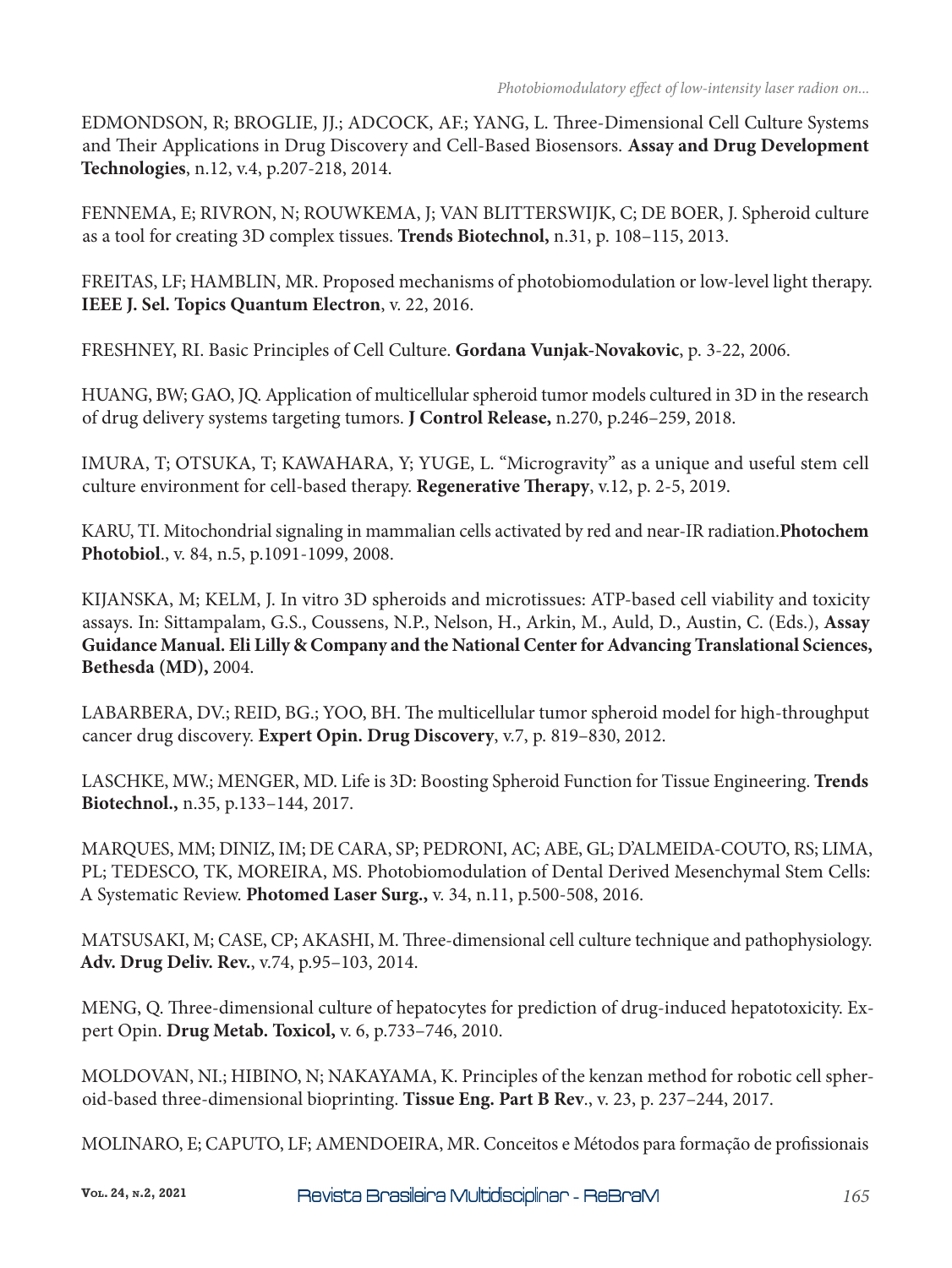#### *Gastaldi et al.*

em laboratórios de saúde – volume 2. **Rio de Janeiro: EPSJV/Instituto Oswaldo Cruz**, 2010.

NAPOLITANO, AP.; CHAI, P; DEAN, DM.; MORGAN, J R. Dynamics of the selfassembly of complex cellular aggregates on micromoldednonadhesive hydrogels. **Tissue engineering**, v. 13, n. 8, p. 2087-2094, 2007.

NATH, S; DEVI, G R. Three-dimensional culture systems in cancer research: focus on tumor spheroid model. **Pharmacol. Ther**, v.163, p. 94–108, 2016.

OLIVEIRA FA; MATOS, AA; SANTESSO, MR; TOKUHARA, CK, LEITE, AL; BAGNATO, VS; MACHA-DO, MA; PERES-BUZALAF, C; OLIVEIRA, RC. Low intensity lasers differently induce primary human osteoblast proliferation and differentiation. **J Photochem Photobiol B,** v. 163, p.4– 21, 2016.

ONG, CS; FUKUNISHI, T; NASHED, A; BLAZESKI, A; ZHANG, H; HARDY, S; DISILVESTRE, D; VRICELLA, L; CONTE, J; TUNG, L; TOMASELLI, G; HIBINO, N. Creation of cardiac tissue exhibiting mechanical integration of spheroids using 3D bioprinting**. J. Vis. Exp**, n.125, e55438, 2017.

O'SULLIVAN, GM; VELICKOVIC, ZM; KEIR, MW; MACPHERSON, JL; RASKO, JEJ. Cell and gene therapy manufacturing capabilities in Australia and New Zealand. **Cytotherapy**, v.21, n.12, p.1258-1273, 2019.

PAGÉ, B, PAGÉ, M, NOEL, C. A new fluorometric assay for cytotoxicity measurements in-vitro. **International Journal Oncology**, v.3, p.473-476, 1993.

PASSARELLA, S; KARU, T. Absorption of monochromatic and narrow band radiation in the visible and near IR by both mitochondrial and non-mitochondrial photoacceptors results in photobiomodulation**. Journal of Photochemistry and Photobiology B: Biology**, n.140, p.344-58, 2014.

SAMPOGNA, G; GURAYA, SY; FORGIONE, A. Regenerative medicine: Historical roots and potential strategies in modern medicine. **Journal of Microscopy and Ultrastructure**, v. 3, n. 3, p. 101–107, 2015.

SATO, R *et al.* Three-Dimensional Spheroidal Culture Visualization of Membranogenesis of Bruch' s Membrane and Basolateral Functions of the Retinal Pigment Epithelium. **Retinal Cell Biology**, v. 54, n. 3, p. 1740–1749, 2016.

SIMIAN, M; BISSELL, M. J. Organoids: a historical perspective of thinking in three dimensions. **J. Cell Biol**. n.216, p. 31–40, 2016.

SUTHERLAND, RM; MCCREDIE, JA; INCH, WR. Growth of multicell spheroids in tissue culture as a model of nodular carcinomas. **J. Natl. Cancer Ins**t. n.46, p.113-120, 1971.

SCHMIDT, M; SCHOLZ, CJ; POLEDNIK, C; ROLLER, J. Spheroid-based 3-dimensional culture models: Gene expression and functionality in head and neck cancer. **Oncology Reports**, v.35, n.4, p.2431-40, 2016.

SHOJAEI, F; RAHMATI, S; BANITALEBI DEHKORDI, M. A review on different methods to increase the efficiency of mesenchymal stem cell-based wound therapy. **Wound Repair Regen**, 2019.